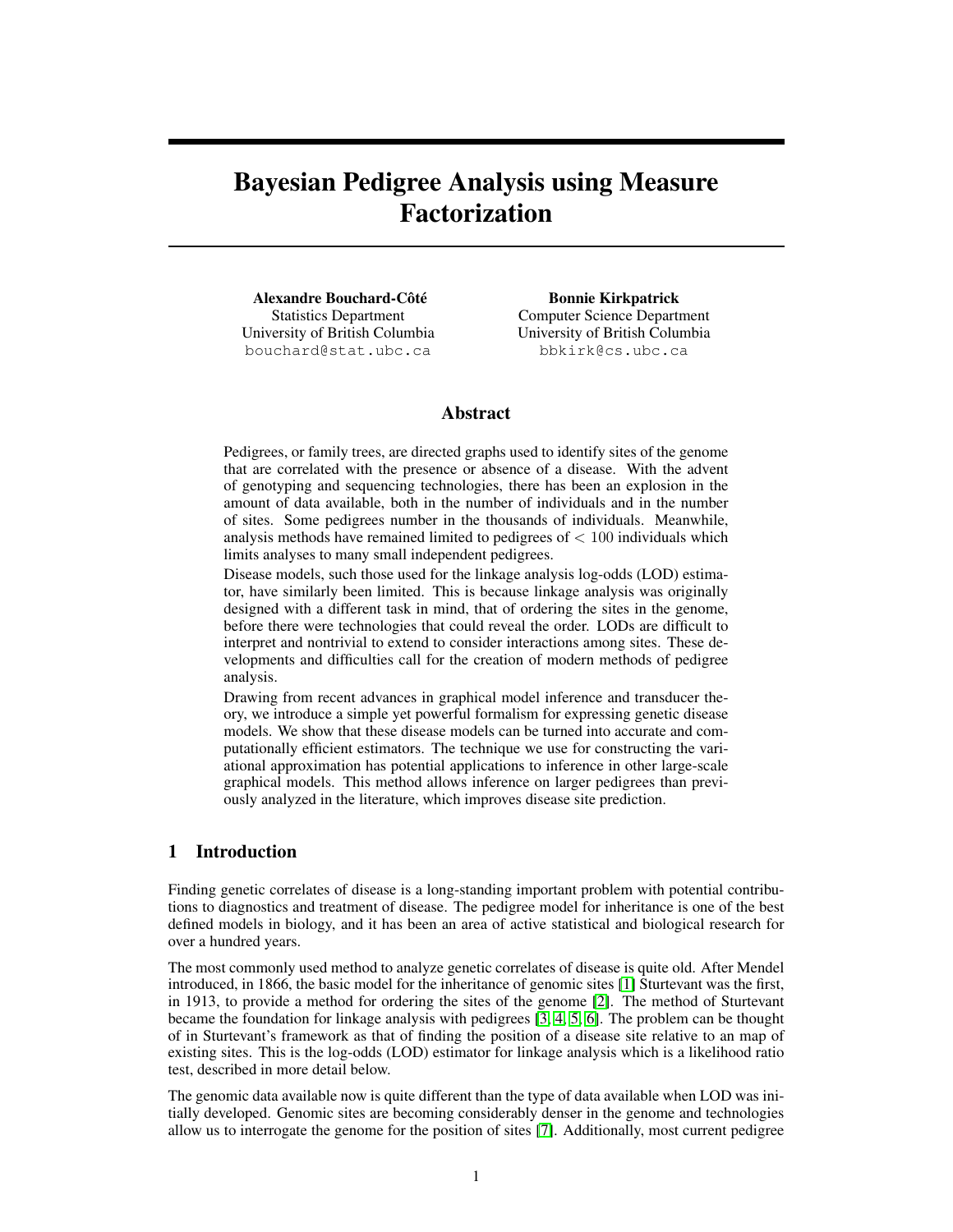analysis methods are exponential either in the number of sites or in the number of individuals. This produces a limit on the size of the pedigrees under consideration to around < 100 individuals. This is in contrast to the size of pedigrees being collected: for example the work of [8] includes a connected human pedigree containing 13 generations and 1623 individuals, and the work of [9] includes a connected non-human data set containing thousands of breeding dogs. Apart from the issues of pedigree size, the LOD value is difficult to interpret, since there are few models for the distribution of the statistic. These developments and difficulties call for the creation of modern methods of pedigree analysis.

In this work, we propose a new framework for expressing genetic disease models. The key component of our models, the Haplotype-Phenotype Transducer (HPT), draws from recent advances in graphical model inference and transducer theory [10], and provides a simple and flexible formalism for building genetic disease models. The output of inference over HPT models is a posterior distribution over disease sites, which is easier to interpret than LOD scores.

The cost of this modeling flexibility is that the graphical model corresponding to the inference problem is larger and has more loops that traditional pedigree graphical models. Our solution to this challenge is based on the observation that the difficult graphical model can be covered by a collection of tractable forest graphical models. We use a method based on measure factorization [11] to efficiently combine these approximations. Our approach is applicable to other dense graphical models, and we show that empirically it gives accurate approximations in dense graphical models containing millions of nodes as well as short and long cycles. Our approximation can be refined by adding more trees in the forest, with a cost linear in the number of forests used in the cover. We show that considerable gains in accuracy can be obtained this way. In contrast, methods such as [12] can suffer from an exponential increase in running time when larger clusters are considered.

Our framework can be specialized to create analogues of classical penetrance disease models [13]. We focus on these special cases here to compare our method with classical ones. Our experiments show that even for these simpler cases, our approach can achieve significant gains in disease site identification accuracy compared to the most commonly used method, Merlin's implementation of LOD scores [3, 5]. Moreover, our inference method allows us to perform experiments on unprecedented pedigree sizes, well beyond the capacity of Merlin and other pedigree analysis tools typically used in practice.

While graphical models have played an important role in the development of pedigree analysis methods [14, 15], only recently were variational methods applied to the problem [6]. However this previous work is based on the same graphical model as classical LOD methods, while ours significantly differs.

Most current work on more advanced disease models have focused on a very different type of data, population data, for genome wide association studies (GWAS) [16]. Similarly, state of the art work on the related task of imputation generally makes similar population assumptions [17].

## 2 Background

Every individual has two copies of each chromosome, one copy is a collage of the mother's two chromosomes while the other is a collage of the father's two chromosomes. The point at which the copying of the chromosomes switches from one of the grand-maternal (grand-paternal) chromosomes to the other, is called a *recombination breakpoint*. A *site* is a particular position in the genome at which we can obtain measurable values. For the purposes of this paper, an *allele* is the nucleotide at a particular site on a particular chromosome. A *haplotype* is the sequence of alleles that appear together on the same chromosome.

If we had complete data, we would know the positions of all of the haplotypes, all of the recombination breakpoints as well as which allele came from which parent. This information is not obtainable from any known experiment. Instead, we have *genotype* data which is the *set* of nucleotides that appear in an individual's genome at a particular site. Given that the genotype is a set, it is unordered, and we do not know which allele came from which parent. All of this and the recombination breakpoints must be inferred. An example is given in the Supplement.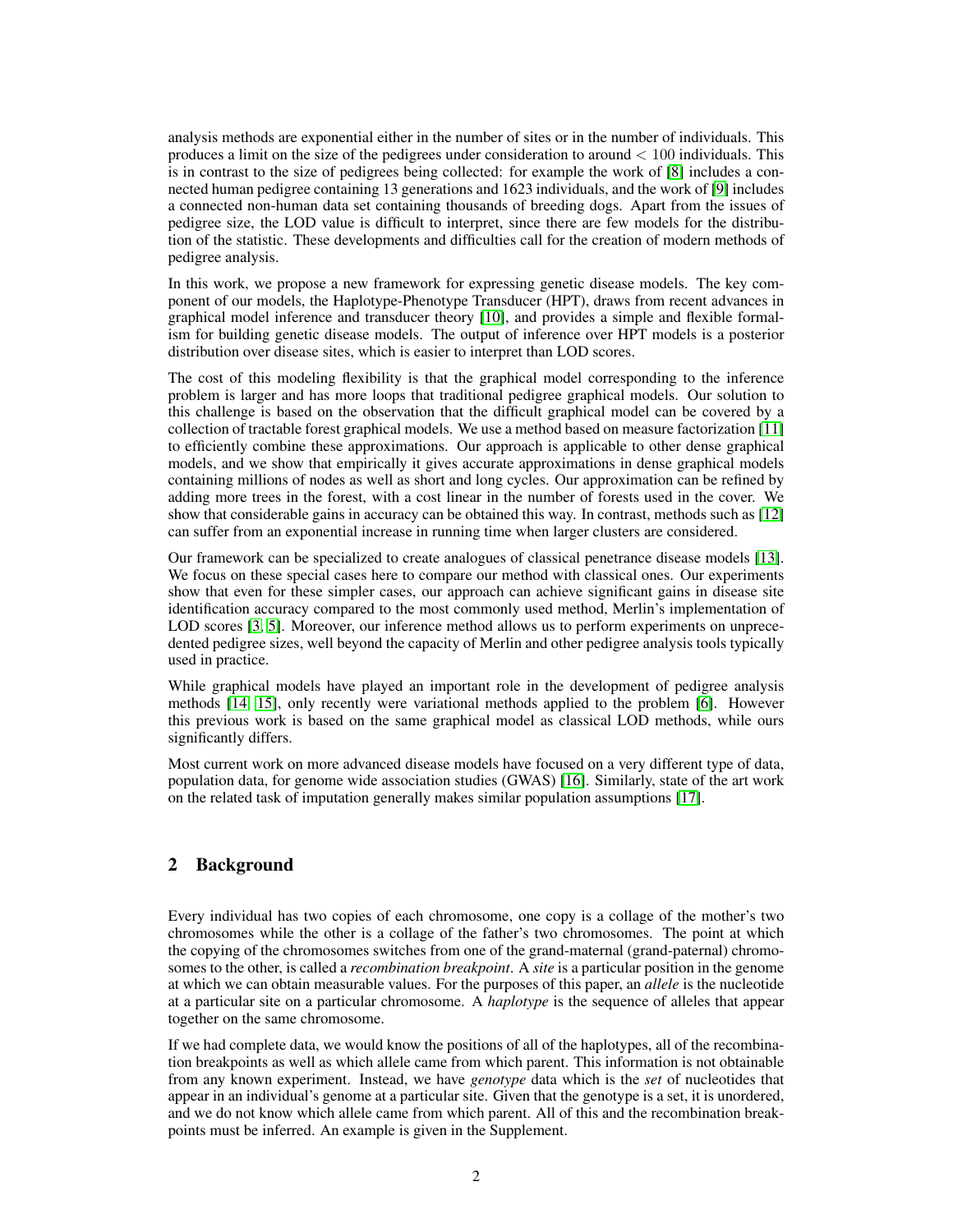A *pedigree* is a directed acyclic graph with individuals as nodes, where boxes are males and circles are females, and edges directed downward from parent to child. Every individual must have either no parents or one parent of each gender. The individuals without parents in the graph are called *founders*, and the individuals with parents are *non-founders*. The pedigree encodes a set of relationships that constrain the allowed inheritance options. These inheritance options define a probability distribution which is investigated during pedigree analysis.

Assume a single-site disease model, where a diploid genotype,  $G_D$ , determines the affection status (phenotype),  $P \in \{h', d'\}$ , according to the penetrance probabilities:  $f_2 = \mathbb{P}(P = d'|G_D = 11)$ ,  $f_1 = \mathbb{P}(P = 'd'|G_D = 10)$ ,  $f_0 = \mathbb{P}(P = 'd'|G_D = 00)$ . Here the disease site usually has a disease allele, 1, that confers greater risk of having the disease. For convenience, we denote the penetrance vector as  $f = (f_2, f_1, f_0)$ .

Let the pedigree model for n individuals be specified by a pedigree graph, a disease model  $f$ , and the minor allele frequency,  $\mu$ , for a single site of interest, k. Let  $P = (P_1, P_2, ..., P_n)$  be a vector containing the affection status of each individual. Let  $G = (G_1, G_2, ..., G_n)$  be the genotype data for each individual. Between the disease site and site  $k$ , we model the per chromosome, per generation recombination fraction,  $\rho$ , which is the frequency with which recombinations occur between those two sites. Other sites linked to k can contribute to our estimate via their arrangement in single firstorder Markov chain with some sites falling to the left of the disease site and others to the right of the site of interest. Previous work has shown that given a pedigree model, affection data, and genotype data, we can estimate  $\rho$ .

We define the likelihood as  $L(\rho) = \mathbb{P}(P = p, G = g | \rho, f, \mu)$  where  $\rho$  is the recombination probability between the disease site and the first site,  $p$  are the founder allele frequencies, and  $f$  are the penetrance probabilities. To test for linkage between the disease site and the other sites, we maximize the likelihood to obtain the optimal recombination fraction  $\rho^* = \argmax_{\rho} L(\rho)/L(1/2)$ . The test we use is the likelihood ratio test where the null hypothesis is that of no linkage ( $\rho = 1/2$ ). Generally referred to as the log-odd score (or LOD score), the log of this likelihood ratio is  $\log L(\rho^*) - \log L(1/2).$ 

## 3 Methods

In this section, we describe our model for inferring relationships between phenotypes and genotyped pedigree datasets. We start by giving a high-level description of the generative process.

The first step in this generative process consists in sampling a collection of disease model (DM) variables, which encode putative relationships between the genetic sites and the observed phenotypes. There is one disease model variable for each site,  $s$ , and to a first approximation,  $D_s$  can be thought as taking values zero or one, depending on whether site  $s$  is the closest to the primary genetic factor involved in a disease (a more elaborate example is presented in the Supplement). We use  $\mathcal C$  to denote the values  $D_s$  can take.

The second generative step consists in sampling the chromosomes or haplotypes of a collection of related individuals. We denote these variables by  $H_{i,s,x}$ , where, from now on, i is used to index individuals, s, to index sites, and  $x \in \{$  'father', 'mother' }, to index chromosome parental origin. For SNP data, the set of values  $H$  that  $H_{i,s,x}$  can take generally contains two elements (alleles). A related variable, the inheritance variables  $R_{i,s,x}$ , will be sampled jointly with the  $H_{i,s,x}$ 's to keep track of the grand-parental origin of each chromosome segment. See Figure 1(a) for a factor graph representation of the random variables.

Finally, the phenotype  $P_i$ , which we assume is taken from a finite set  $P$ , can be sampled for each individual i in the pedigree. We will define the distribution of  $P_i$  conditionally on the haplotype of the individual in question,  $H_i$ , and on the global disease model  $D$ . Note that variables with missing indices are used to denote random vectors or matrices, for example  $D = (D_1, \ldots, D_S)$ , where S denotes the number of sites.

To summarize this high-level view of the process, and to introduce notations for the distributions involved:

$$
D \sim \text{DM}(\cdot)
$$
  

$$
R_i \sim \text{Recomb}(\cdot) \text{ for all } i
$$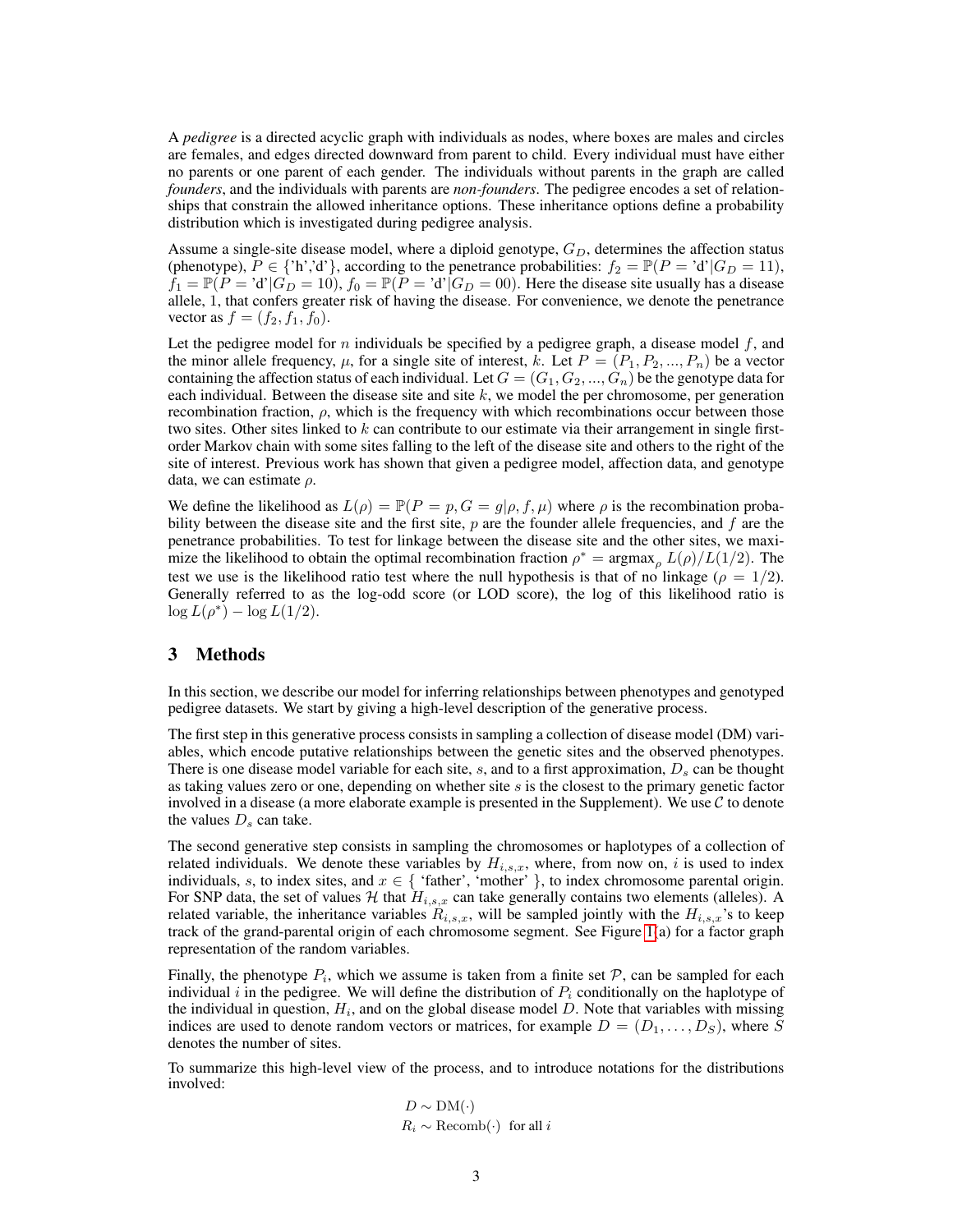

Figure 1: (a) The pedigree graphical model for independent sites. There are two plates, one for each individual and one for each site. The nodes are labeled as follows: M for the marriage node which enforces the Mendelian inheritance constraints, H for haplotype, L and L' for the two alleles,  $D^{(1)}$  for the disease site indicator, and  $D^{(2)}$  for the disease allele value. (b) The transducer for  $DM(\cdot)$  has three nodes with the start node indicated by an in-arrow and the end node indicated by an out-arrow. The transducer for  $\text{Recomb}(\cdot)$  has recombination parameter θ. This assumes a constant recombination rate across sites, but non-constant rates can be obtained with a bigger automaton. This transducer for  $HPT(\cdot)$  models a recessive disease where the input at each state is the disease (top) and haplotype alleles (bottom). For these last two transducers any node can be the start or end node.

The remaining variables (the non-founder individuals' haplotype variables) are obtained deterministically from the values of the founders and the inheritance:  $H_{i,s,x} = H_{x(i),s,R_{i,s,x}}$ , where  $x(i)$ denotes the index of the father (mother) of i if  $x =$  'father' ('mother'). The distribution on the founder haplotypes is a product of independent Bernoulli distributions, one for each site (the parameters of these Bernoulli distributions is not restricted to be identically distributed and can be estimated [3]). Each genotype variable  $G<sub>s</sub>$  is obtained via a deterministic function of H. Having generated all the haplotypes and disease variables, we denote the conditional distribution of the phenotypes as follows:

$$
P_i|(D, H_i) \sim \text{HPT}(\cdot ; D, H_i),
$$

where HPT stands for a *Haplotype-Phenotype Transducer*.

We now turn to the description of these distributions, starting with the most important one,  $HPT(·; D, H<sub>i</sub>)$ . Formally, this distribution on phenotypes is derived from a weighted automaton, where we view the vectors D and  $H_i$  as an input string of length S, the s-th character of which is the triplet  $(D_s, H_{i,s, 'father'}, H_{i,s, 'mother'})$ . We view each of the sampled phenotypes as a length-one output from a weighted transducer given the input  $D, H_i$ . Longer outputs could potentially be used for more complex phenotypes or diseases.

To illustrate this construction, we show that classical, Mendelian models such as recessive phenotypes are a special case of this formalism. We also make two simplifications to facilitate exposition: first, that the disease site is one of the observed sites, and second, that the disease allele is the less frequent (minor) allele (we show in the Supplement a slightly more complicated transducer that does not make these assumptions).

Under the two above assumptions, we claim that the state diagrams in Figure 1(b) specify an HPT transducer for a recessive disease model. Each oval corresponds to a hidden transducer state, and the annotation inside the oval encodes the tuple of input symbols that the corresponding state consumes. The emission is depicted on top of the states, with for example 'd': 1.0 denotes that a disease indicator is emitted with weight one. We use 'h' for the non-disease (healthy) indicator, and  $\epsilon$  for the null emission.

The probability mass function of the HPT is defined as:

$$
\text{HPT}(p;c,h) = \frac{\sum_{z \in \mathcal{Z}_{\text{HPT}}(h,c \to p)} w_{\text{HPT}}(z)}{\sum_{z' \in \mathcal{Z}_{\text{HPT}}(h,c \to \star)} w_{\text{HPT}}(z')},
$$

where  $h \in \mathcal{H}^S$ ,  $c \in \mathcal{C}^S$ ,  $p \in \mathcal{P}$ , and  $\mathcal{Z}_{\text{HPT}}(h, c \to p)$  denotes the set of *valid paths* in the space  $Z$  of hidden states. The valid paths are sequences of hidden states (depicted by black circles in Figure 1(b)) starting at the source and ending at the sink, consuming  $c, h$  and emitting p along the way. The star in the denominator of the above equation is used to denote unconstrained emissions.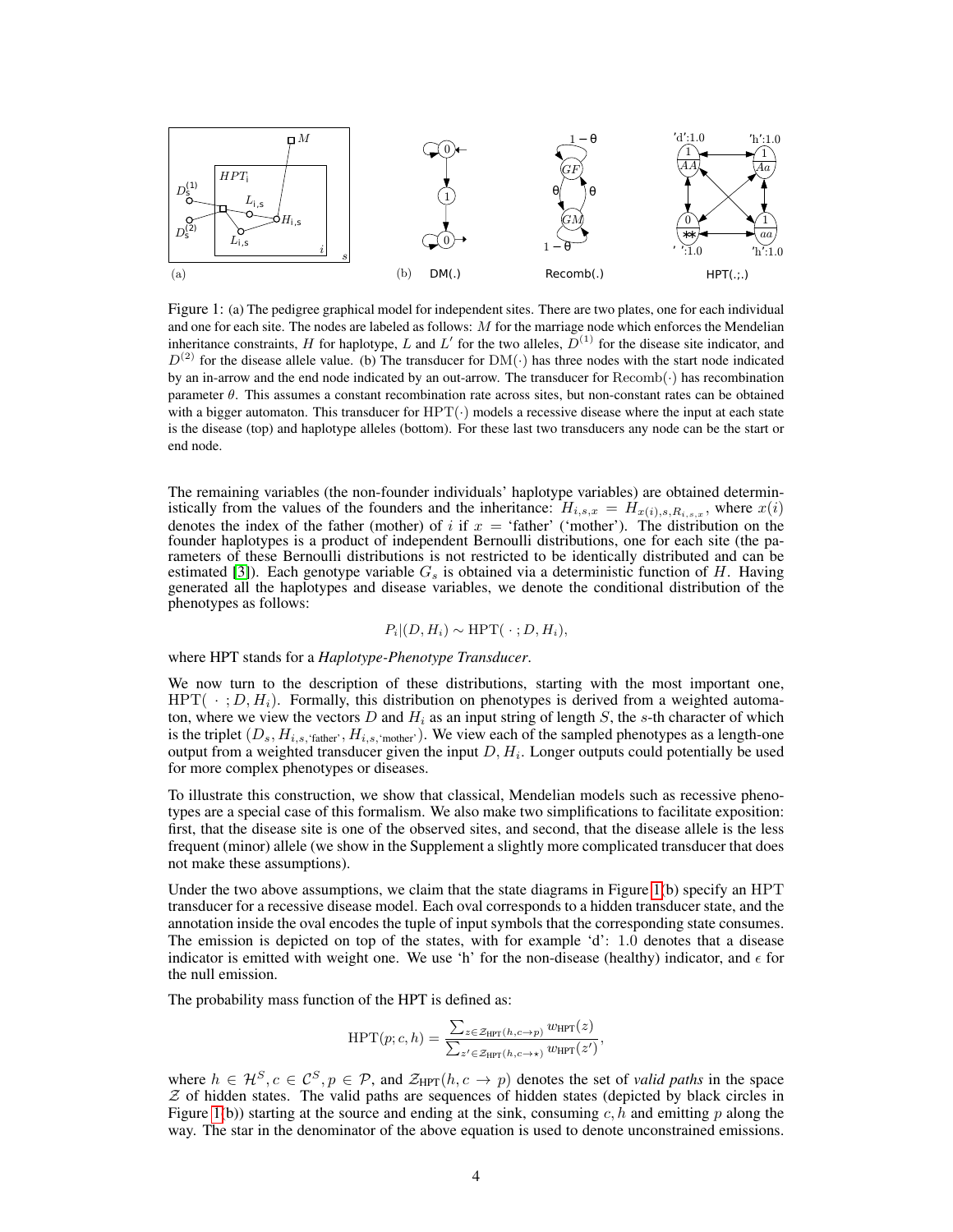In other words, the denominator is the normalization of the weighted transducer [10]. The set of valid paths is implicitly encoded in the transition diagram of the transducer, and the weight function  $w_{\text{HPT}}: \mathcal{Z}^* \to [0,\infty)$  can similarly be compactly represented by only storing weights for individual transitions and multiplying them to get a path weight.

The set of valid paths along with their weights can be thought of as encoding a parametric disease model. For example, with a recessive disease, shown in Figure 1(b), we can see that if the transducer is at the site of the disease (encoded as the current symbol in  $c$  being equal to 1) then only an input homozygous haplotype 'AA' will lead to an output disease phenotype 'd.' This formalism gives a considerable amount of flexibility to the modeler, who can go beyond simple Mendelian disease models by constructing different transducers.

The DM distribution is defined using the same machinery as for the HPT distribution. We show in Figure 1(b) a weighted automaton that encodes the prior that exactly one site is involved in the disease, with an unknown, uniformly distributed location in the genome. The probability mass function of the distribution is given by:

$$
DM(c) = \frac{\sum_{z \in \mathcal{Z}_{DM}(\to c)} w_{DM}(z)}{\sum_{z' \in \mathcal{Z}_{DM}(\to \star)} w_{DM}(z')},
$$

where  $\mathcal{Z}_{DM}(\rightarrow c)$  and  $\mathcal{Z}_{DM}(\rightarrow \star)$  are direct analogues to the HPT case, with the difference being that no input is read in the DM case.

The last distribution in our model, Recomb, is standard, but we present it in the new light of the transducer formalism. Refer to Figure 1(b) for an example based on the standard recombination model derived from the marginals of a Poisson process. We use the analogous notation:

$$
\text{Recomb}(r) = \frac{\sum_{z \in \mathcal{Z}_{\text{Recomb}}(r \to r)} w_{\text{Recomb}}(z)}{\sum_{z' \in \mathcal{Z}_{\text{Recomb}}(r \to r)} w_{\text{Recomb}}(z')}.
$$

### 4 Computational Aspects

Probabilistic inference in our model is computationally challenging: the variables  $L, H$  alone induce a loopy graph [18], and the addition of the variables  $D, P$  introduces more loops as well as deterministic constraints, which further complicates the situation. After explaining in more detail the graphical model of interest, we discuss in this section the approximation algorithm that we have used to infer haplotypes, disease loci, and other disease statistics.

We show in Figure 1(a) the factor graph obtained after turning the observed variables (genotypes and phenotypes) into potentials (we show a more detailed version in the Supplement). We have also taken the pointwise product of potentials whenever possible (in the case of the transducer potentials, how this pointwise product is implemented is discussed in [10]). Note that our graphical model has more cycles than standard pedigree graphical models [19]; even if we assumed the sites to be independent and the pedigree to be acyclic, our graphical model would still be cyclic.

Our inference method is based on the following observation: if we kept only one subtype of factors in the Supplement, say only those connected to the recombination variables  $R$ , then inference could be done easily. More precisely, inference would reduce to a collection of small, standard HMMs inference problems, which can be done using existing software.

Similarly, by covering the pedigree graph with a collection of subtrees, and removed the factors for disease and recombination, we can get a collection of acyclic pedigrees, one for each site, and hence a tractable problem (the sum-product algorithm in this case is called the Elston-Stewart algorithm [14] in the pedigree literature).

We are therefore in a situation where we have several restricted views on our graphical model yielding efficiently solved subproblems. How to combine the solutions of these tractable subproblems is the question we address in the remainder of this section.

The most common way this is approached, in pedigrees [20] and elsewhere [21], is via block Gibbs sampling. However, block Gibbs sampling does not apply readily to our model. The main difficulty arises when attempting to resample  $D$ : because of the deterministic constraints that arise even in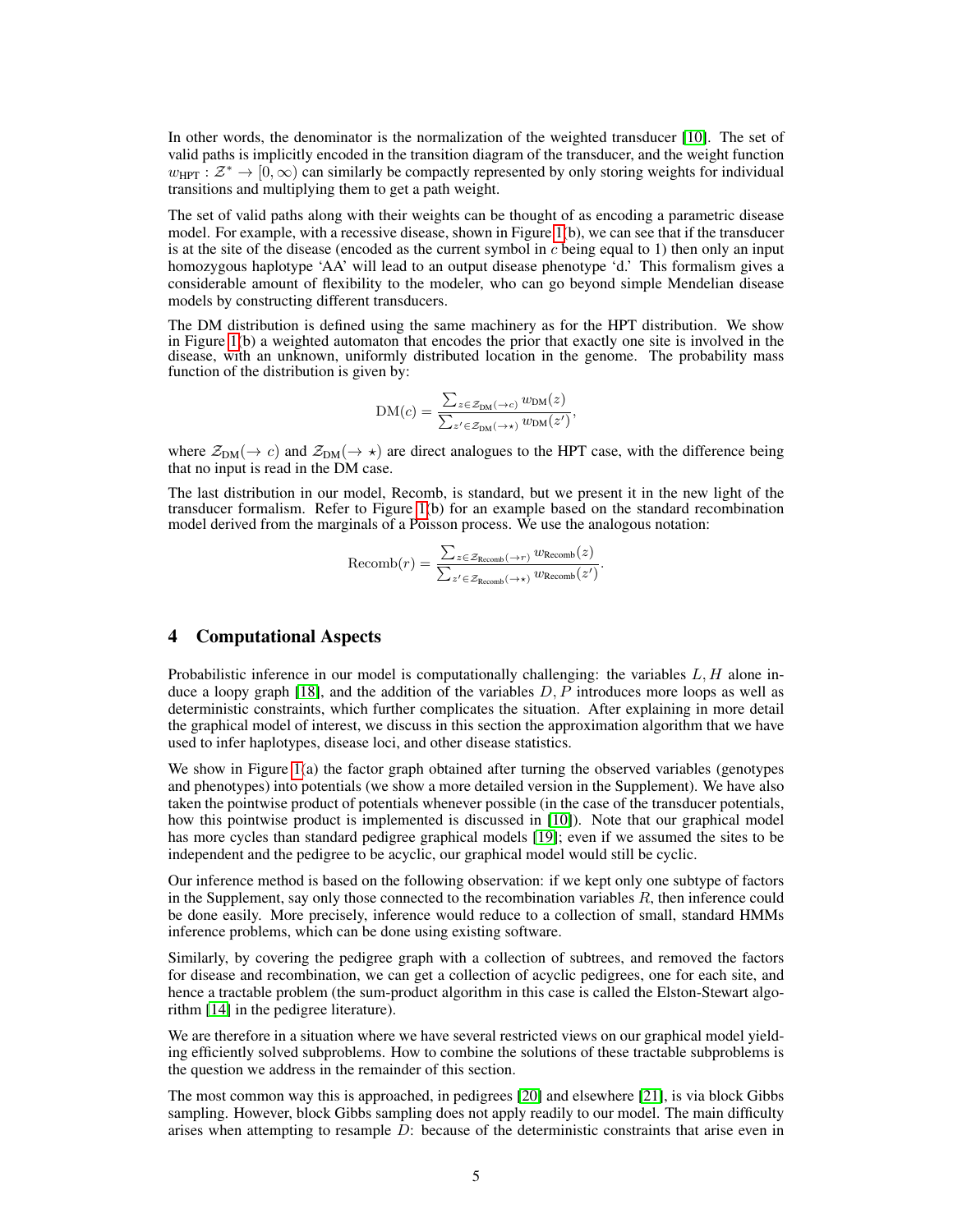the simplest disease model, it is necessary to sample  $D$  in a block also containing a large subset of R and H. However this cannot be done efficiently since  $D$  is connected to all individuals in the pedigree. More formally, the difficulty is that some of the components we wish to resample are b-acyclic (*barely acyclic*) [22]. Another method, closer to ours, is the EP algorithm of [23], which however considers a single tree approximant, while we can accommodate several at once. As we show in the empirical section, it is advantageous to do so in pedigrees.

An important feature that we will exploit in the development of method is the *forest cover property* of the tractable subproblems: we view each tractable subproblem as a subgraph of the initial factor graph, and ask that the union of these subgraph coincides with the original factor graph.

Previous variational approaches have been proposed to exploit such forest covers. The most wellknown example, the structured mean field approximation, is unfortunately non-trivial to optimize in the b-acyclic case [22]. Tree reweighted belief propagation [24] has an objective function derived from a forest distribution, however the corresponding algorithms are based on local message passing rather than large subproblems.

We propose an alternative based on the measure factorization framework [11]. As we will see, this yields an easy to implement variation approximation that can efficiently exploit arbitrary forest cover approximations. Since the measure factorization interpretation of our approach is not specific to pedigrees, we present it in the context of a generic factor graph over a discrete space, viewed as an exponential family with sufficient statistics  $\phi$ , log normalization A, and parameters  $\theta$ :

$$
\mathbb{P}(X = x) = \exp\{\langle \phi(x), \theta \rangle - A(\theta)\}.
$$
 (1)

To index the factors, we use  $\varphi \in \mathcal{F} = \{1, ..., F\}$ , and v to index the V variables in the factor graph.

We start by reparameterizing the exponential family in terms of a larger vector  $y$  of variables. Let us also denote the number of nodes connected to factor  $\varphi$  by  $n_{\varphi}$ . This vector y has  $N = \sum_{\varphi} n_{\varphi}$ components, each corresponding to a pair containing a factor and a node index attached to it, and denoted by  $y_{\varphi,v}$ . The reparameterization is given by:

$$
\mathbb{P}(Y = y) = \exp\left\{ \langle \phi(y), \theta \rangle - A'(\theta) \right\} \prod_{\varphi, \varphi' \in \mathcal{F}} \prod_{v} \mathbf{1}[y_{\varphi, v} = y_{\varphi', v}].
$$
 (2)

Because of the indicator variables in the right hand side of Equation 2, the set of y's with  $P(Y =$  $y$ )  $> 0$  is in bijection with the set of x's with  $\mathbb{P}(X = x) > 0$ . It is therefore well-defined to overload the variable  $\phi$  in the same equation. Similarly, we have that  $A' = A$ . This reparameterization is inspired by the auxiliary variables used to construct the sampler of Swendsen-Wang [25].

Next, suppose that the sets  $\mathcal{F}_1, \ldots, \mathcal{F}_K$  form a forest cover of the factor graph,  $\mathcal{F}_k \subset \mathcal{F}$ . Then, for  $k \in \{1, \ldots, K\}$ , we build as follows the super-partitions required for the measure factorization to apply (as defined in [11]):

$$
A_k(\theta) = \sum_{y} \exp \{ \langle \phi(y), \theta \rangle \} \prod_{\varphi, \varphi' \in \mathcal{F}_k} \prod_{v} \mathbf{1}[y_{\varphi, v} = y_{\varphi', v}].
$$
 (3)

Note that computing each  $A_k$  is tractable: it corresponds to computing the normalization of one of the forest covering the graphical model. Similarly, gradients of  $A_k$  can be computed as the moments of a tree shaped graphical model. Also, the product over  $k$  of the base measures in Equation 3 is equal to the base measure of Equation 2. We have therefore constructed a valid measure factorization. With this construction in hand, it is then easy to apply the measure factorization framework to get a principled way for the different subproblem views to exchange messages [11].

## 5 Experiments

We did two sets of experiments. Haplotype reconstructions were used to assess the quality of the variational approximation. Disease predictions were used to validate the HPT disease model.

Simulations. Pedigree graphs were simulated using a Wright-Fisher model [26]. In this model there is a fixed number of male individuals,  $n$ , and female individuals,  $n$ , per generation, making the population size  $2n$ . The pedigree is built starting from the oldest generation. Each successively more recent generation is built by having each individual in that generation choose uniformly at random one female parent and one male parent. Notice that this process allows inbreeding.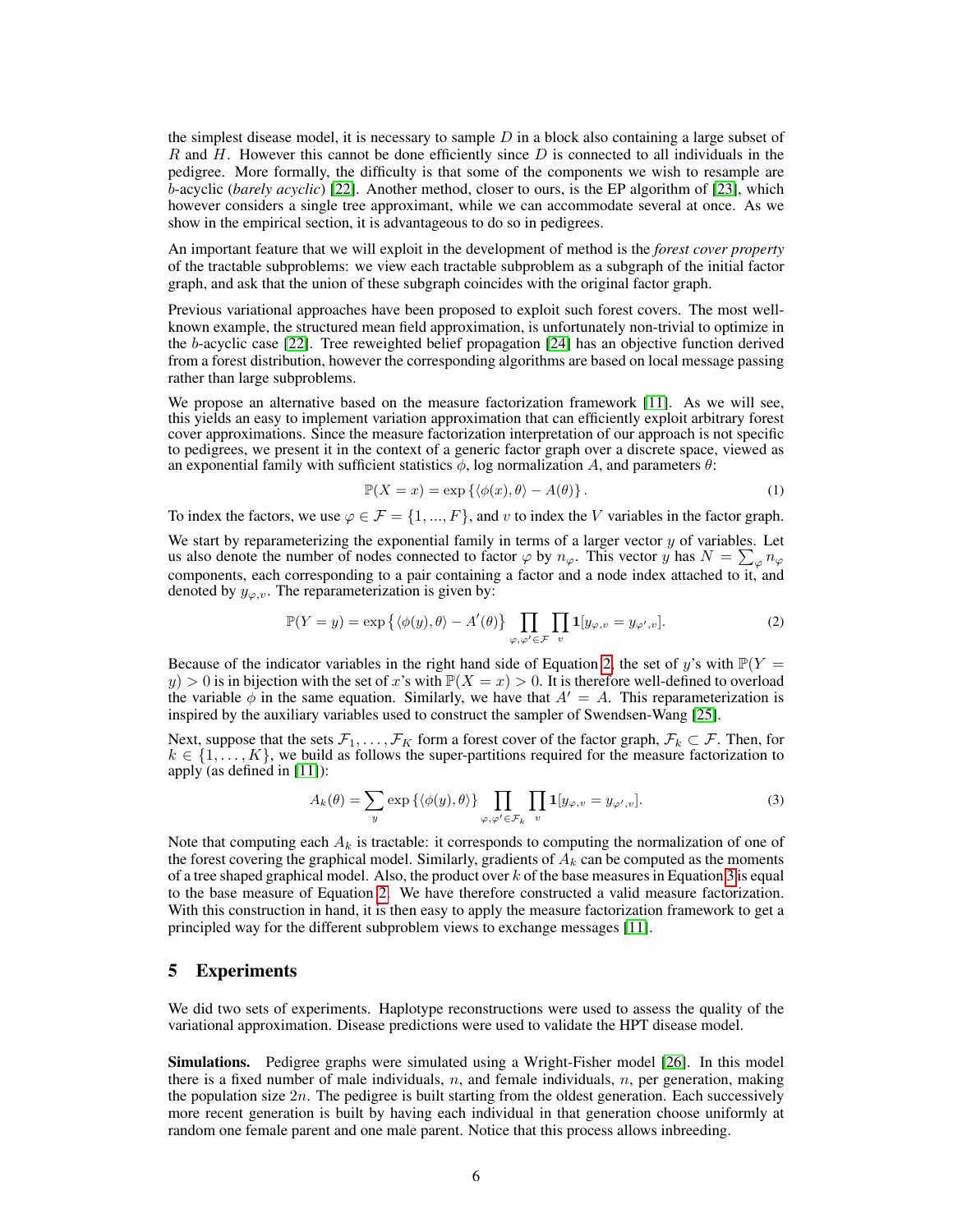

Figure 2: The pedigree was generated with the following parameters, number of generations 20 and  $n = 15$ which resulted in a pedigree with 424 individuals, 197 marriage nodes, 47 founders. We simulated 1000 markers. The metric used for all panels is the haplotype reconstruction metric. Panel (a) shows the effect of removing factors from the forest cover of the pedigree where the lines are labeled with the number of factors that each experiment contains. Panel (b) shows the effect of removing the recombination factor (false) or using it (true). Together, panels (a-b) show that having more factors helps inference. Panel (c) shows the effect of an incorrect recombination parameter on inference. The correct parameter, with which the data was generated, is line 0.0005. Two incorrect parameters are shown 0.00005 and 0.005. This panel shows that the recombination parameter can be off by an order of magnitude and the haplotype reconstruction is robust.

Genotype data were simulated in the simulated pedigree graph. The founder haplotypes were drawn from an empirical distribution (see Supplement for details). The recombination parameters used for inheritance are given in the Supplement. We then simulated the inheritance and recombination process to obtain the haplotypes of the descendants using the external program [27]. We used two distributions for the founder haplotypes, corresponding to two data sets.

Individuals with missing data were sampled, where each individual either has all their genetic data missing or not. A random 50% of the non-founder individuals have missing data. An independent 50% of individuals have missing phenotypes for the disease prediction comparison.

Haplotype Reconstruction. For the haplotype reconstruction, the inference being scored is, for each individual, the maximum *a posteriori* haplotype predicted by the marginal haplotype distribution. These haplotypes are not necessarily Mendelian consistent, meaning that it is possible for a child to have an allele on the maternal haplotype that could not possibly be inherited from the mother according to the mother's marginal distribution. However, transforming the posterior distribution over haplotypes into a set of globally consistent haplotypes is somewhat orthogonal to the methods in this paper, and there exist methods for this task [28]. The goal of this comparison is threefold: 1) to see if adding more factors improves inference, 2) to see if more iterations of the measure factorization algorithm help, and 3) to see if there is robustness of the results to the recombination parameters.

Synthetic founder haplotypes were simulated, see Supplement for details. Each experiment was replicated 10 times where for each replicate the founder haplotypes were sampled with a different random seed. We computed a metric  $\phi$  which is a normalized count of the number of sites that differ between the held-out haplotype and the predicted haplotype. See the Supplement for details.

Figure 2 shows the results for the haplotype reconstruction. Panels (a) and (b) show that adding more factors helps inference accuracy. Panel (c) shows that inference accuracy is robust to an incorrect recombination parameter.

Disease Prediction. For disease prediction, the inference being scored is the ranking of the sites given by our Bayesian method as compared with LOD estimates computed by Merlin [3]. The disease models we consider are recessive  $f = (0.95, 0.05, 0.05)$  and dominant  $f = (0.95, 0.95, 0.05)$ . The disease site is one of the sites chosen uniformly at random. The goal of this comparison is to see whether our disease model performs at least as well as the LOD estimator used by Merlin.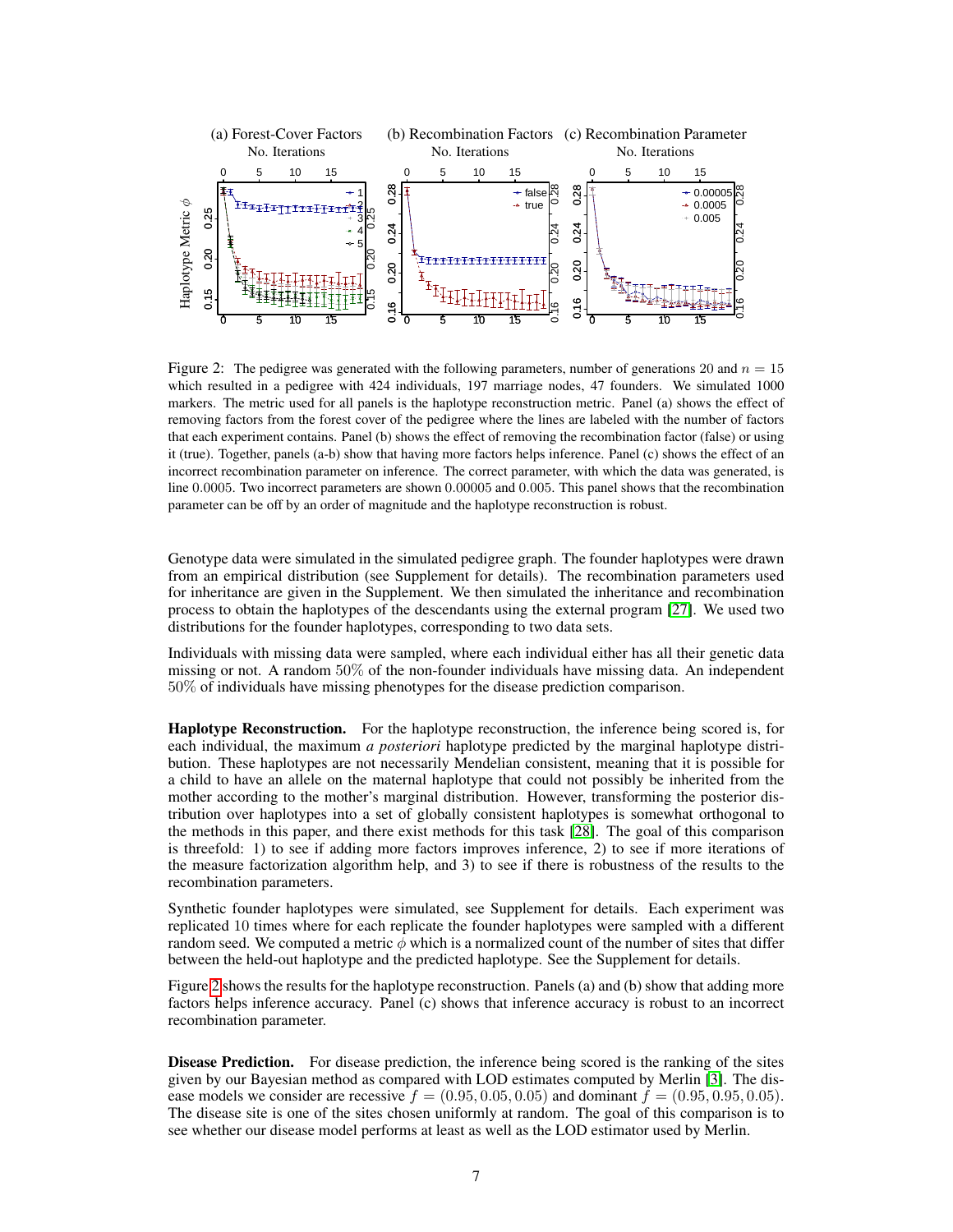| Pedigree    |        |                    | Disease model |       |         | <b>HPT</b>  |           | LOD[3]        |           |
|-------------|--------|--------------------|---------------|-------|---------|-------------|-----------|---------------|-----------|
| Generations | Leaves | <b>Individuals</b> | $f_2$         | $f_1$ | $f_{0}$ | Mean $\psi$ | SD $\psi$ | Mean $\psi$   | SD $\psi$ |
| 3           | 8      | 22                 | 0.95          | 0.05  | 0.05    | 0.08        | (0.09)    | 0.25          | (0.20)    |
|             | 10     | 25                 |               |       |         | 0.07        | (0.09)    | 0.52          | (0.44)    |
|             | 12     | 34                 |               |       |         | 0.04        | (0.04)    | 0.45          | (0.23)    |
| 3           | 6      | 16                 |               |       |         | 0.04        | (0.05)    | 0.27          | (0.31)    |
| 4           |        | 20                 |               |       |         | 0.08        | (0.09)    | 0.35          | (0.31)    |
| 5           |        | 24                 |               |       |         | 0.14        | (0.16)    | 0.20          | (0.22)    |
| 5           | 100    | 418                |               |       |         | $1e-3$      | $(2e-3)$  | Out of memory |           |
|             | 200    | 882                |               |       |         | $4e-4$      | $(1e-3)$  | Out of memory |           |
|             | 300    | 1276               |               |       |         | $6e-4$      | $(1e-3)$  | Out of memory |           |
| 3           | 8      | 22                 | 0.95          | 0.95  | 0.05    | 0.14        | (0.15)    | 0.22          | (0.23)    |
|             | 10     | 25                 |               |       |         | 0.11        | (0.14)    | 0.33          | (0.40)    |
|             | 12     | 34                 |               |       |         | 0.12        | (0.22)    | 0.22          | (0.16)    |

Table 1: This table gives the performance of our method and Merlin for recessive and dominant diseases as measured by the disease prediction metric. The sizes of the simulated pedigrees are given in the first three columns, the disease model in the next three columns, and the performance of our method and that of Merlin in the final four columns. In all instances, our method outperforms Merlin sometimes by an order of magnitude. Results suggest that the standard deviation of our method is smaller than that of Merlin. Notably, Merlin cannot even analyze the largest pedigrees, because Merlin does exact inference.

The founder haplotypes were taken from the phased haplotypes of the JPT+CHB HapMap [29] populations, see Supplement for details. Each experiment was replicated 10 times where for each replicate the founder haplotypes were sampled with a different random seed. We computed a metric  $\psi$  which is roughly the rank of the disease site in the sorted list of predictions given by each method.

Table 1 compares the performance of our method against that of Merlin. In every case our method has better accuracy. The results suggest that our method has a lower standard deviation. Within each delineated row of the table, the mean  $\psi$  are not comparable because the pedigrees might be of different complexities. Between delineated rows of the table, we can compare the effect of pedigree size, and we observe that larger pedigrees aid in disease site prediction. Indeed, the largest pedigree of 1276 individuals reaches an accuracy of  $6e^{-4}$ . This pedigree is the largest pedigree that we know of being analyzed in the literature.

## 6 Discussion

This paper introduces a new disease model and a new variational inference method which are applied to find a Bayesian solution to the disease-site correlation problem. This is in contrast to traditional linkage analysis where a likelihood ratio statistic is computed to find the position of the disease site relative to a map of existing sites. Instead, our approach is to use a Haplotype-Phenotype Transducer to obtain a posterior for the probability of each site to be the disease site. This approach is wellsuited to modern data which is very dense in the genome. Particularly with sequencing data, it is likely that either the disease site or a nearby site will be observed.

Our method performs well in practice both for genotype prediction and for disease site prediction. In the presence of missing data, where for some individuals the whole genome is missing, our method is able to infer the missing genotypes with high accuracy. As compared with LOD linkage analysis method, our method was better able to predict the disease site when one observed site was responsible for the disease.

#### References

- [1] G. Mendel. *Experiments in plant-hybridisation*. In English Translation and Commentary by R. A. Fisher, J.H. Bennett, ed. Oliver and Boyd, Edinburgh 1965, 1866.
- [2] A. H. Sturtevant. The linear arrangement of six sex-linked factors in drosophila, as shown by their mode of association. *Journal of Experimental Zoology*, 14:43–59, 1913.